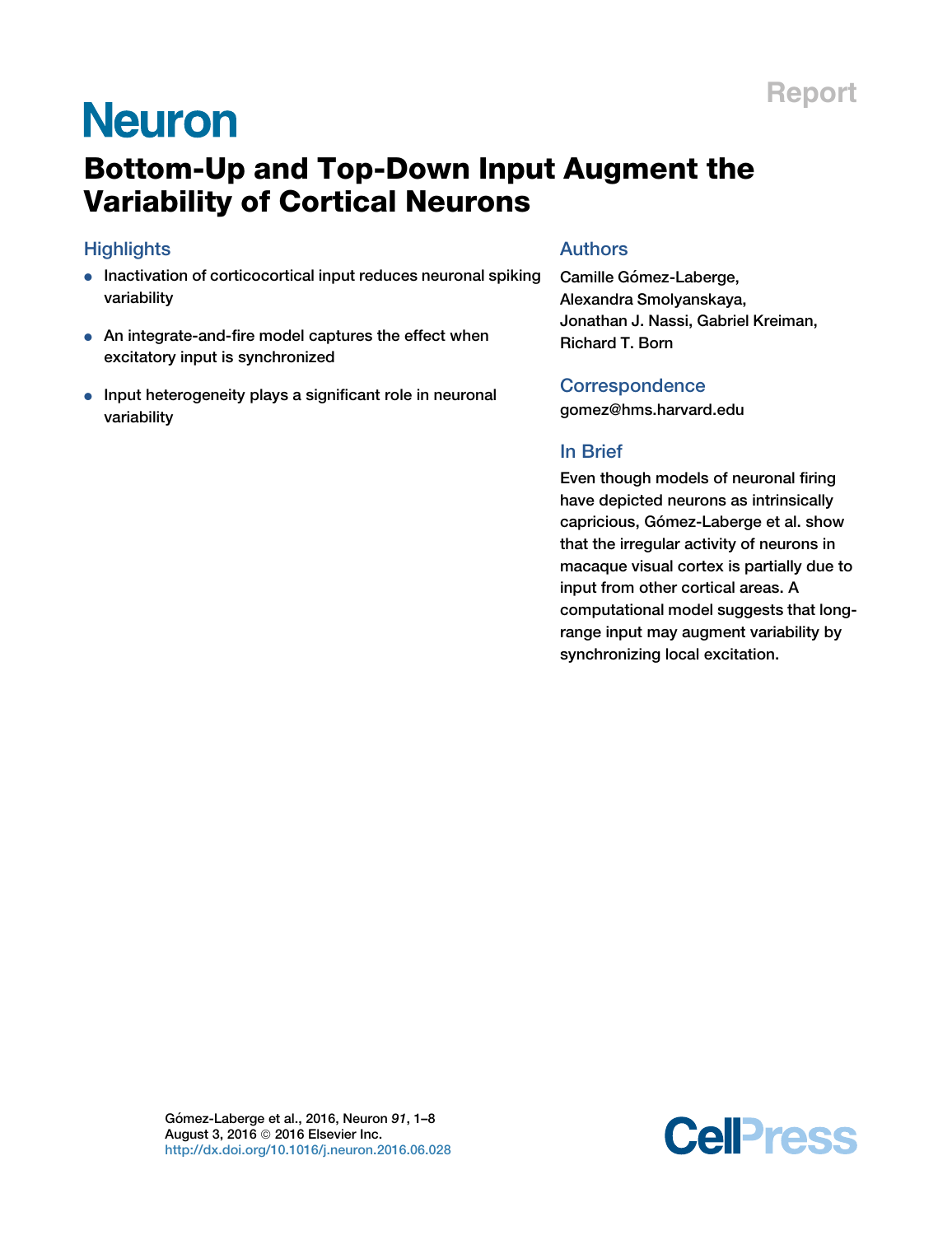# Neuron Report

# Bottom-Up and Top-Down Input Augment the Variability of Cortical Neurons

Camille Gómez-Laberge,<sup>[1](#page-1-0)[,2,](#page-1-1)[4,](#page-1-2)[\\*](#page-1-3)</sup> Alexandra Smolyanskaya,<sup>[1,](#page-1-0)[4](#page-1-2)</sup> Jonathan J. Nassi,<sup>1</sup> Gabriel Kreiman,<sup>2[,5](#page-1-4)</sup>

and Richard T. Born $1,3$  $1,3$ ,

<span id="page-1-0"></span>1Department of Neurobiology, Harvard Medical School, 220 Longwood Avenue, Boston, MA 02115, USA

<span id="page-1-5"></span><span id="page-1-1"></span>2Department of Ophthalmology, Boston Children's Hospital and Harvard Medical School, 300 Longwood Avenue, Boston, MA 02115, USA 3Center for Brain Science, Harvard University, Cambridge, MA 02138, USA

<span id="page-1-4"></span>5Co-senior author

<span id="page-1-3"></span>\*Correspondence: [gomez@hms.harvard.edu](mailto:gomez@hms.harvard.edu)

<http://dx.doi.org/10.1016/j.neuron.2016.06.028>

#### **SUMMARY**

Neurons in the cerebral cortex respond inconsistently to a repeated sensory stimulus, yet they underlie our stable sensory experiences. Although the nature of this variability is unknown, its ubiquity has encouraged the general view that each cell produces random spike patterns that noisily represent its response rate. In contrast, here we show that reversibly inactivating distant sources of either bottom-up or top-down input to cortical visual areas in the alert primate reduces both the spike train irregularity and the trial-to-trial variability of single neurons. A simple model in which a fraction of the pre-synaptic input is silenced can reproduce this reduction in variability, provided that there exist temporal correlations primarily within, but not between, excitatory and inhibitory input pools. A large component of the variability of cortical neurons may therefore arise from synchronous input produced by signals arriving from multiple sources.

#### **INTRODUCTION**

The seemingly erratic activity of cortical neurons is a deep mystery, since it is unclear how spike patterns resembling the random clicks of a Geiger counter can encode sensory experience reliably enough to guide behavior [\(Adrian, 1928](#page-7-0)). Determining the origin of this variability is therefore a key part of deciphering the neural code ([Schiller et al., 1976; Reich et al., 2001\)](#page-8-0).

Several lines of evidence are consistent with the idea that variability arises mainly from the high degree of cortical connectivity [\(Markov et al., 2014](#page-8-1)) rather than from intrinsic properties of neurons. Indeed, peripheral sensory neurons can exhibit as little variability as theoretically possible given the discrete nature of spikes [\(de Ruyter van Steveninck et al., 1997; Berry and Meister,](#page-7-1) [1998; Kreiman et al., 2000](#page-7-1)). Even cortical neurons, when harvested for in vitro recordings, show reduced variability ([Holt](#page-8-2) [et al., 1996; Nawrot et al., 2008; Stevens and Zador, 1998](#page-8-2)) and can produce virtually identical responses to repeated injections of a fluctuating current pattern ([Mainen and Sejnowski, 1995\)](#page-8-3). In contrast to the peripheral and in vitro studies, single-cell recordings in the alert monkey tend to show high variability [\(Softky](#page-8-4) [and Koch, 1993](#page-8-4); see, however, [Bair and Koch, 1996](#page-7-2)).

We hypothesized that the heterogeneous and variable sources of input to a cortical neuron play a significant role in driving spike train changes across trials. To directly test this hypothesis, we analyzed the activity of single neurons in visual area MT of alert monkeys when a source of bottom-up input was temporarily inactivated ([Smolyanskaya et al., 2015](#page-8-5)). Cryoloops were chronically implanted to reversibly inactivate portions of visual areas V2 and V3 [\(Lomber et al., 1999](#page-8-6)), which project to the middle temporal visual area (MT) in parallel with direct input from primary visual cortex (V1) [\(Maunsell and van Essen, 1983\)](#page-8-7). The stability and reproducibility of this intervention allowed us to record from well-isolated, single MT neurons before, during, and after inactivation ([Figure 1](#page-2-0)A; [Experimental Procedures\)](#page-7-3). We demonstrate that the variability of cortical neurons is significantly reduced when a portion of the input is eliminated, and we provide a simple computational model to account for the findings.

#### RESULTS

Random dot fields with varying directions of motion and different binocular disparities were used to stimulate the recorded MT cells while monkeys foveated a fixation spot. We found that V2/V3 inactivation moderately reduced visually evoked responses in MT [\(Figures 1](#page-2-0)B and 1C), consistent with previous findings ([Ponce et al., 2008](#page-8-8)). Intriguingly, inactivation also led to a robust decrease in the variability of these responses—an effect that was also observed while monkeys performed signal detection tasks [\(Smolyanskaya et al., 2015](#page-8-5), see their Figure 5). We quantified the trial-to-trial variability by computing the Fano factor, defined as the variance-to-mean ratio of the spike counts across repeated stimulus presentations (Supplemental Experimental Procedures). Inactivation led to a 34% reduction of the Fano factor from  $0.70 \pm 0.05$  to  $0.46 \pm 0.03$  (mean  $\pm$  SEM, n = 432 neuron conditions; t test, p < 0.001). That is, after a fraction of their bottom-up input was silenced, MT neurons became more consistent in their responses across trials. This reduction persisted throughout the entire trial and was present even before stimulus onset ([Figure 1](#page-2-0)D). Concomitant with the reduction in

<span id="page-1-2"></span><sup>4</sup>Co-first author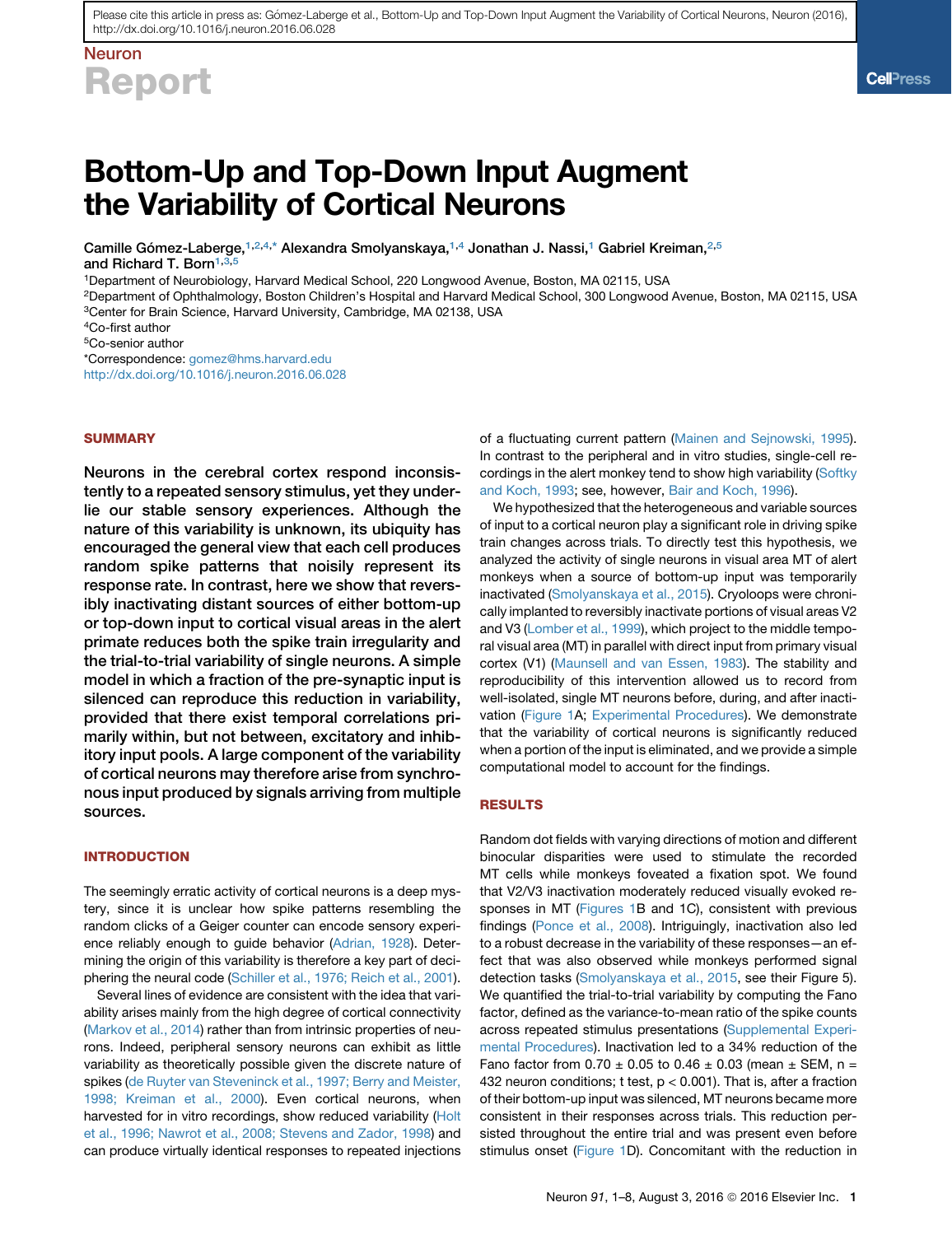<span id="page-2-0"></span>

#### Figure 1. Bottom-Up Input Inactivation Reduces Neuronal Variability

(A) Single MT neurons in the alert macaque were recorded with bottom-up sources V2 and V3 intact (control, red), inactivated (blue), and later recovered (green). Data are presented according to this color scheme hereafter.

(B) Spike raster from one neuron during a 350 ms random dot stimulus for three directions of motion. During inactivation, trial-to-trial variability and spike train irregularity decrease.

(C and D) Spike rate (C) and Fano factor (D) averaged over 39 neurons (shading represents SEM; gray bar indicates estimation window for next panels). The spike rate and the trial-to-trial variability decrease upon input inactivation.

(E) Interspike interval histogram averaged over the population. Inset shows mean and 95% confidence interval of fitted gamma distribution parameters (excluding 2 ms refractory period). The increase in the shape parameter indicates that the intervals become more regular during inactivation due to a disproportionate reduction of short intervals.

(F) Population mean  $\pm$  SEM of interval CV<sup>2</sup> versus spike count Fano factor.

trial-to-trial variability, we also observed an enhanced degree of regularity in the spike trains *within* a trial (e.g., [Figure 1](#page-2-0)B and Figure S1). We found that changes in Fano factor were accompanied by concomitant changes in the squared interspike interval coefficient of variation  $(CV^2)$  ([Figures 1](#page-2-0)E and 1F), reflecting a remarkable increase in spike pattern regularity. Finally, all changes in spike rate and variability at both short and long timescales were fully reversed upon recovery of the inactivated areas ([Figure 1,](#page-2-0) green traces).

The inactivation-induced changes in neuronal variability could in principle be driven by changes in firing rate, such that a reduced rate could lead to lower variability. Several lines of evidence rule out this possibility. First, unlike the stimulation epoch, we did not observe a significant spike rate change in the pre-stimulus fixation period during inactivation [\(Figure 2A](#page-3-0); control rate 8.7  $\pm$  1.6 s<sup>-1</sup>, V2/V3 inactive rate 9.0  $\pm$  1.6 s<sup>-1</sup>; mean  $\pm$  SEM,  $n = 432$  neuron conditions, t test,  $p = 0.71$ ). Nevertheless, the Fano factor as well as the  $CV<sup>2</sup>$  decreased significantly without

V2/V3 input [\(Figure 1](#page-2-0)D; [Figures 2](#page-3-0)B and 2C, leftmost columns). Second, we compared inactivation effects across conditions grouped by stimulus preferences, i.e., where spike rates are systematically higher for more ''preferred'' stimuli [\(Figure 2](#page-3-0)A). Again, no relationship was found between stimulus preference and the inactivation-induced *changes* of either Fano factor [\(Figure 2B](#page-3-0); ANOVA,  $F_{4,172} = 0.39$ , p = 0.82) or CV<sup>2</sup> [\(Figure 2C](#page-3-0); ANOVA,  $F_{4,163} = 0.01$ , p > 0.99). Furthermore, inactivation did not lead to detectable rate changes during ''null'' motion stimulation [\(Fig](#page-3-0)[ure 2](#page-3-0)A), but the corresponding variability statistics decreased nonetheless ([Figures 2B](#page-3-0) and 2C). It is notable that the reduction in Fano factor was significantly larger during spontaneous activity ( $\Delta$ Fano factor = 0.95  $\pm$  0.2) than during visual stimulation (all stimulus conditions,  $\Delta$ Fano factor = 0.25  $\pm$  0.06; t test, p = 0.003; [Fig](#page-3-0)[ure 2B](#page-3-0)). Third, we examined how changes in variability relate to changes in rate across individual neurons. We reasoned that if the variability changes are governed by the reduction in firing rate, we would observe larger reductions in variability for those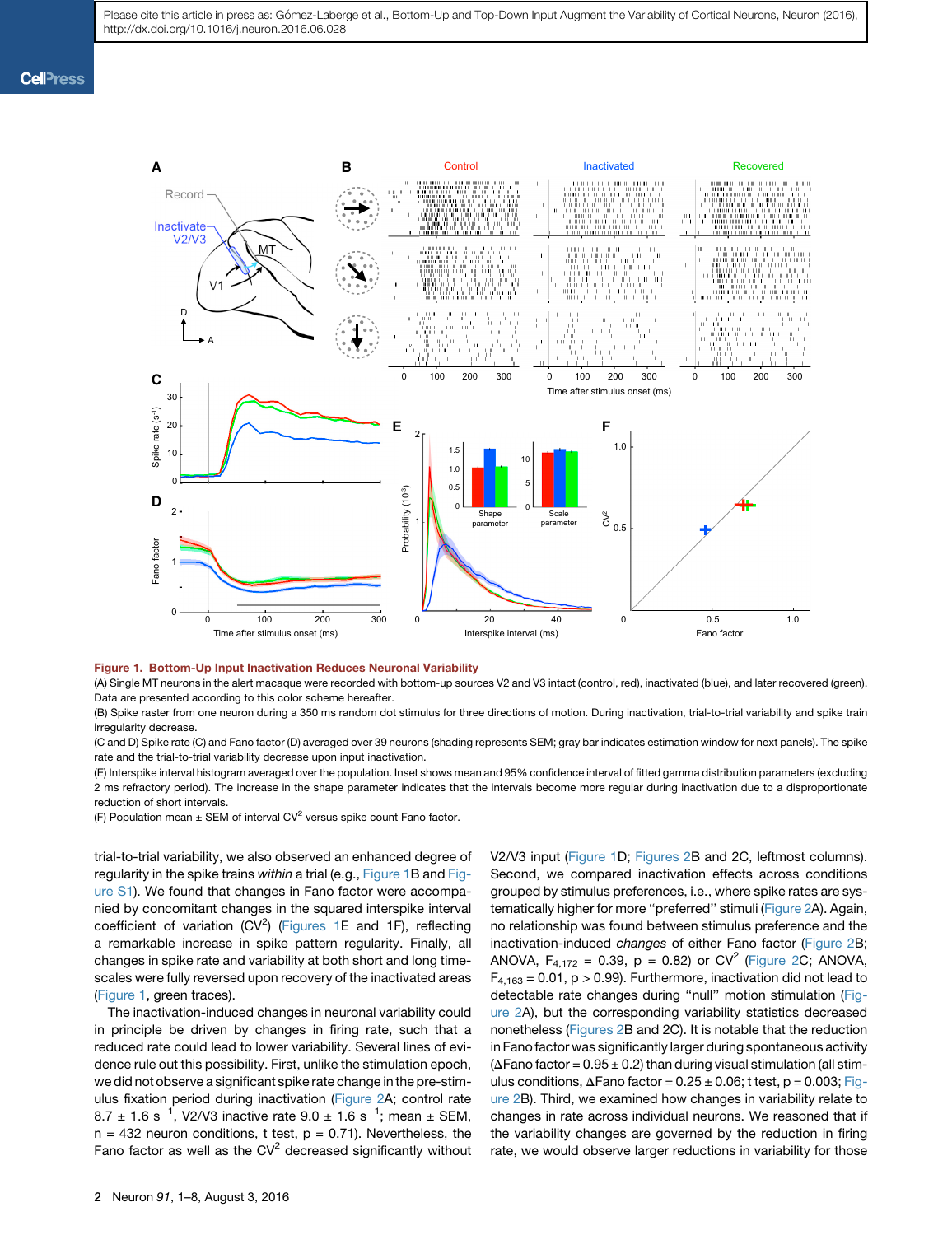<span id="page-3-0"></span>

Figure 2. Inactivation-Induced Variability Reduction Is Ubiquitous (A) Spike rate of MT neurons for separate stimulus conditions with V2/V3 input intact (control; red), inactivated (blue), and recovered (green;  $n = 39$  cells; 250 ms estimation window shown in [Figure 1](#page-2-0)D).

(B) Trial-to-trial variability, quantified by the Fano factor, reduced consistently for each stimulus condition during inactivation. The effect size was comparable across the five stimulus conditions (ANOVA,  $p = 0.82$ ) but was significantly larger during spontaneous activity (t test,  $p = 0.003$ ).

(C) Same as (B) except for  $CV^2$ . Spike pattern irregularity appeared to decline uniformly across all stimulus conditions during inactivation, including prestimulus fixation (ANOVA,  $p > 0.99$ ). Data are represented as mean  $\pm$  SEM.

neurons that experienced larger drops in firing rate. Instead, neurons with larger changes in firing rate tended to show smaller changes in Fano factor (Figure S2A) or no change in CV (Figure S2B). Finally, we matched firing rates across inactivation conditions by randomly deleting spikes in the control condition. We found that the reduction in Fano Factor (Figure S2C) and the changes in CV (Figure S2D) were not affected by rate matching. Taken together, these analyses demonstrate that both trial-bytrial variability and spike train irregularity are largely independent of spike rate and are both significantly reduced when sources of long-range input are inactivated.

How might silencing a fraction of the bottom-up input reduce the variability of cortical neurons? We investigated this phenomenon with a standard model in which one neuron receives input from a group of other neurons and integrates balanced excitatory (E) and inhibitory (I) post-synaptic potentials toward a threshold for spiking ([Shadlen et al., 1996](#page-8-9)). We simulated a ''probe'' MT neuron responding to a barrage of balanced input from two hypothetical sources (''V1'' and ''V2'') and observed how the inactivation of V2 affected its behavior ([Figure 3](#page-4-0)A; [Experimental Procedures](#page-7-3)). We found that the simplest case, where all input units fired independently, failed to reproduce our experimental results ([Figure 3B](#page-4-0), left): input inactivation in this model did not reproduce a decrease in Fano factor. Given the prominent role that correlated input has in regulating trialto-trial variability ([Softky and Koch, 1993; Stevens and Zador,](#page-8-4) [1998\)](#page-8-4), we next considered an extension to this model that included varying degrees of synchronous firing between the input neurons. We considered two additional models: a ''uniform correlation'' model, in which correlations existed uniformly within and between E and I pools, and a ''within-pool correlation'' model, possessing correlated activity within E and I pools but not between them. In both models, we also allowed correlations to exist between V1 and V2 input (see Supplemental Experimental Procedures and the next paragraph for details). We found that inactivating half of the input neurons (i.e., those from V2) reproduced the experimentally observed reduction in spike rate,  $CV<sup>2</sup>$ , and Fano factor, provided that there were temporal correlations primarily within, but not between, excitatory and inhibitory pools [\(Figure 3B](#page-4-0), right). The within-pool correlation structure produced a relatively quiescent membrane potential, which was rapidly depolarized toward threshold during bouts of correlated excitatory input that were unchecked by inhibition. The transition to this depolarized state enabled the rapid succession of action potentials until the barrage of correlated excitation ended or was interrupted by inhibition [\(Figure 3](#page-4-0)C, red trace). Inactivation of the V2 group of neurons, which was parametrically identical to the V1 group, weakened the impact of this phenomenon by reducing the number of correlated excitatory synapses that were available to sustain depolarization. During an excitatory bout under simulated inactivation, the probe neuron was therefore more likely to either fail or emit a single spike rather than reach a sustained state of rapid spiking [\(Fig](#page-4-0)[ure 3](#page-4-0)C, blue trace). This phenomenon primarily reduced the occurrence of the shortest interspike intervals, thus regularizing the spike patterns ([Figure 3](#page-4-0)D) as observed in our experiments [\(Figures 1B](#page-2-0) and 1E; Figure S1). We tested the robustness of this inactivation-induced phenomenon by systematically varying the extent of synchrony within the input ensembles. Either very high or low synchrony settings led to relatively low variability, and input inactivation of such activity did not lead to detectable changes. Inactivation-induced effects, however, were clear for spike-time synchrony between 1 and 100 ms, with the largest impact occurring around 10 ms [\(Figure 3](#page-4-0)E).

The model predicts that excitatory input does not arrive steadily in time but rather arrives in clusters that are not always tracked by their inhibitory counterparts. A corollary to this is that multiple long-range sources (e.g., V1 and V2) are probably *not* independently generating clusters of excitation in the MT circuit, as they would effectively smooth out the total input by filling in each other's gaps. Instead, V1 and V2 input are likely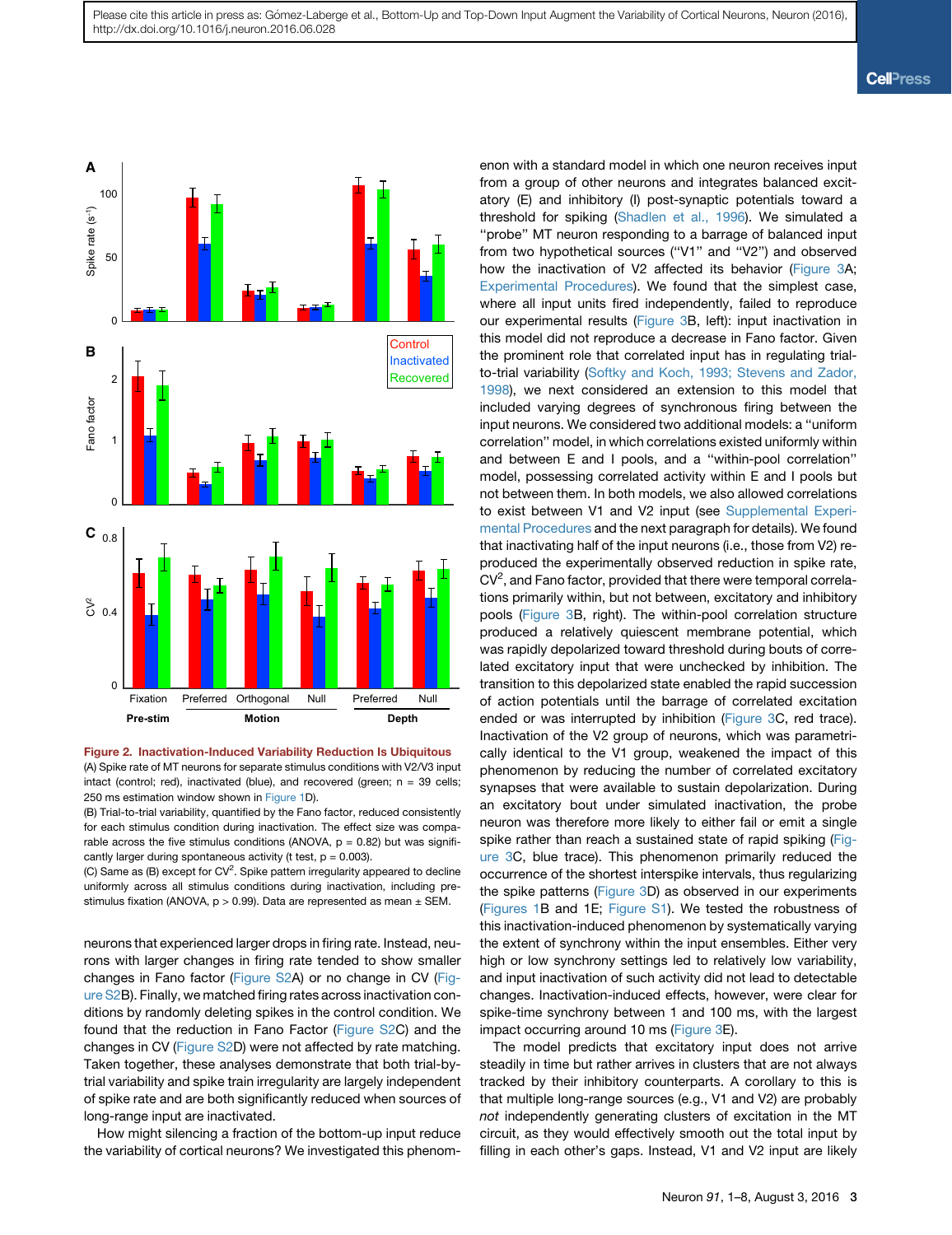<span id="page-4-0"></span>

#### Figure 3. Within-Pool Correlation Model Reproduces Inactivation Results

(A) Model schematic showing probe MT neuron that responds to excitatory input counterbalanced by inhibition from sources V1 and V2.

(B) Spike rate, CV<sup>2</sup>, and Fano factor for control (red) and V2 inactivated (blue) conditions under three balanced E–I input regimes: independent, uniform correlation, and within-pool correlation. Only the within-pool correlation model reproduced the experimentally observed reductions in all three quantities.

(C) Integrate-and-fire membrane potential  $(V_m)$  of the MT neuron during a single trial. The raster represents the within-pool correlation model input ensembles in V1 and V2. One neuron per row: excitatory cells in black; inhibitory cells in green.

(D) Trial-by-trial raster of MT neuron activity. Inactivation decreased the interspike interval irregularity and spike count variability across trials.

(E) Fano factor as a function of synchrony within E and I ensembles. Synchrony was controlled by jittering spike times within each ensemble using a Laplace distribution of varying width (determined by the shape parameter  $b \ge 0$  plotted along the abscissa). Simulations shown in previous panels had b = 1, which led to probe output that most closely resembled the experimental data. Simulations represented as mean  $\pm$  SEM in (B) and (E).

to synchronize excitation in the target MT circuit. Indeed, at least some correlation was needed between the V1 and V2 input to reproduce the data. When this correlation was eliminated, V2 inactivation did not lead to a detectable change in Fano factor (Figure S3A). Subsequent simulations ruled out rate-change artifacts (Figure S3B) and demonstrated model robustness to the number of input neurons and their degree of irregularity (Figure S3C). We further considered other simple alternatives that lacked the within-pool correlation structure but displayed E–I imbalance, spike-count correlations between input, or a fluctuating rate during stimulation (Supplemental Experimental Procedures); none of these could reproduce the experimental data (Figure S4). In summary, the model proposes a parsimonious description of the reduction in variability upon input inactivation

by coordination of long-range synchronized excitation in the recipient area.

Another prediction of the model is that the augmentation of trial-to-trial variability by multiple sources of long-range input is a general property of the cortex, independent of the stimulus properties and the specifics of the cortical circuitry. The stimulus independence of variability reduction was demonstrated in [Fig](#page-3-0)[ure 2.](#page-3-0) The prediction that the observations depend not on the specific nature of the cortical circuitry led us to ask whether neuronal variability might also be similarly influenced by other input, such as those projecting from higher to lower cortical visual areas. In the primate brain, such corticocortical feedback has been shown to accompany virtually all forward projections ([Markov et al., 2014\)](#page-8-1). Feedback is generally thought to be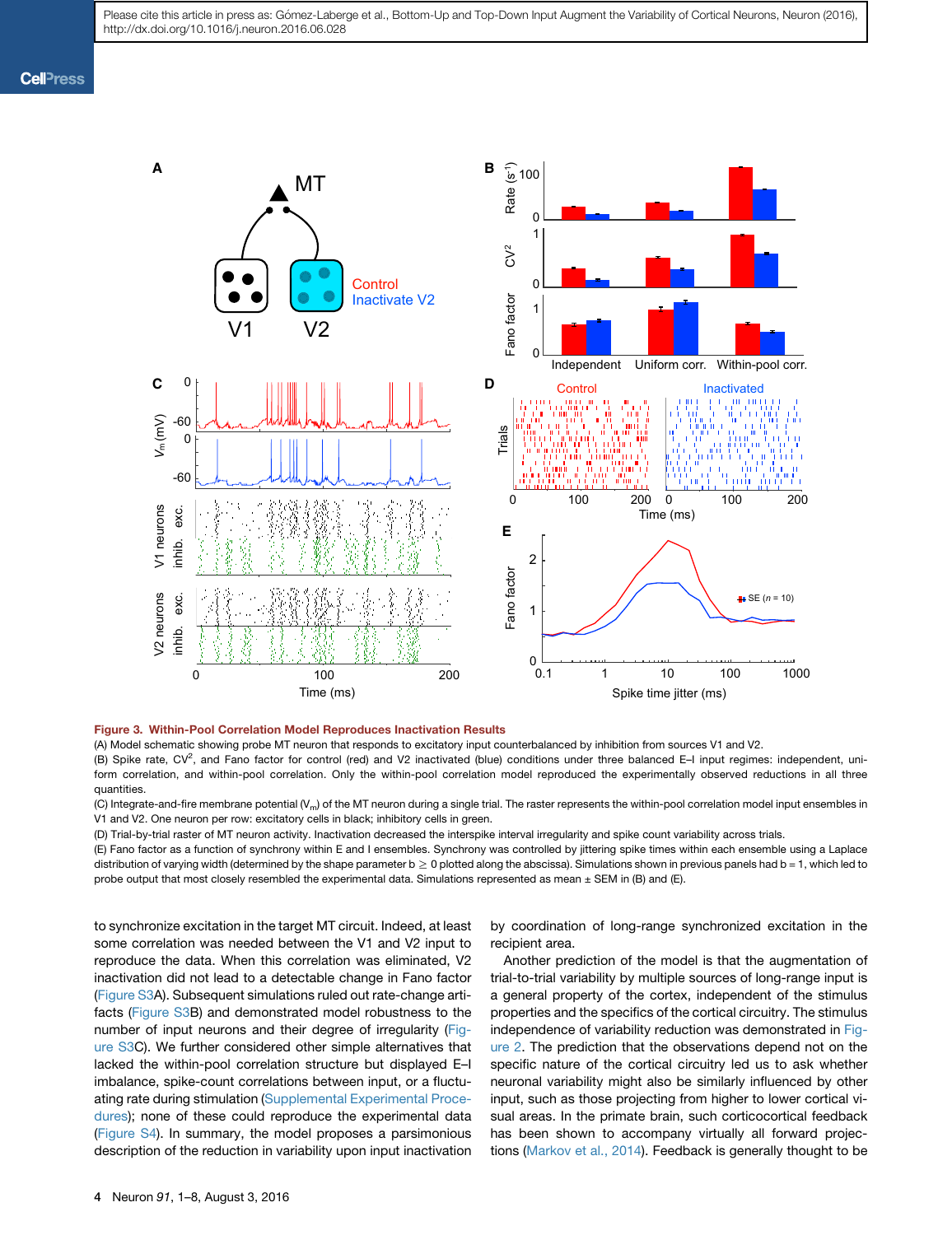**Cell**<sup>ress</sup>

<span id="page-5-0"></span>

#### Figure 4. Top-Down Input Inactivation Reduces Neuronal Variability

(A) Single V1 neurons in the alert macaque were recorded with top-down sources V2 and V3 intact (control, red) and inactivated (blue).

(B and C) Spike rate (B) and Fano factor (C) averaged over 36 neurons. Top-down input inactivation decreased the Fano factor throughout the trial, despite an increasing trend in spike rate (shading represents SEM).

(D) Population mean  $\pm$  SEM of interval CV<sup>2</sup> versus spike count Fano factor. Top-down input inactivation reduces neuronal variability in the same manner as was observed for bottom-up input inactivation.

(E) Within-pool correlation model responding to a bottom-up source (LGN) and a top-down source (V2).

(F) Changes in spike rate, CV<sup>2</sup>, and Fano factor match the experimental data when V2 inactivation produces an E > I imbalance.

(G) Inactivation-induced changes in spike rate, CV<sup>2</sup>, and Fano factor as a function of the imbalance index, quantifying the discrepancy in the remaining excitatory  $(N_E)$  and inhibitory (N<sub>I</sub>) synaptic input. Imbalance primarily affected rate change and preserved the inactivation-induced variability reduction. Simulations represented as mean  $\pm$  SEM in (F) and (G).

computationally distinct from bottom-up drive [\(Angelucci and](#page-7-4) [Bressloff, 2006; Mumford, 1992](#page-7-4)), for instance, by modulating responses according to stimulus size but not contrast [\(Nassi et al.,](#page-8-10) [2014\)](#page-8-10). We therefore reasoned that examining V1 responses while inactivating V2/V3 would provide a challenging test for the generality of our conclusions.

We analyzed single V1 neuron responses to stationary gratings of sinusoidal luminance before and during V2/V3 inactivation in a separate group of alert monkeys from an earlier study [\(Nassi et al., 2013](#page-8-11)) ([Figure 4](#page-5-0)A; [Experimental Procedures\)](#page-7-3). In contrast to the findings in MT, most V1 neurons showed modest increases in their spike rates during V2/V3 inactivation that were most pronounced for large stimuli activating the suppressive surrounds of V1 receptive fields ([Nassi et al., 2013\)](#page-8-11), though this

was less apparent when spike rates were averaged across the entire response period and all stimuli [\(Figure 4B](#page-5-0); control rate 8.4  $\pm$  0.2 s<sup>-1</sup>, V2/V3 inactive rate 9.1  $\pm$  0.3 s<sup>-1</sup>; mean  $\pm$  SEM,  $n = 588$  neuron conditions, t test,  $p = 0.09$ ). Despite this different effect on spike rate, the Fano factor of the V1 responses decreased in the same manner described in MT, albeit to a lesser degree (17%, from  $1.44 \pm 0.10$  to  $1.20 \pm 0.08$ ; [Figures 4C](#page-5-0) and 4D; mean  $\pm$  SEM, n = 588 neuron conditions, t test, p < 0.001). These results suggest that top-down input also contributes to the variability of cortical neurons. The within-pool correlation model used to describe the MT data [\(Figure 3\)](#page-4-0) was also capable of explaining the effect of top-down input inactivation, when corticocortical feedback was made to promote more inhibition than excitation [\(Figure 4E](#page-5-0)). During simulated inactivation, this E–I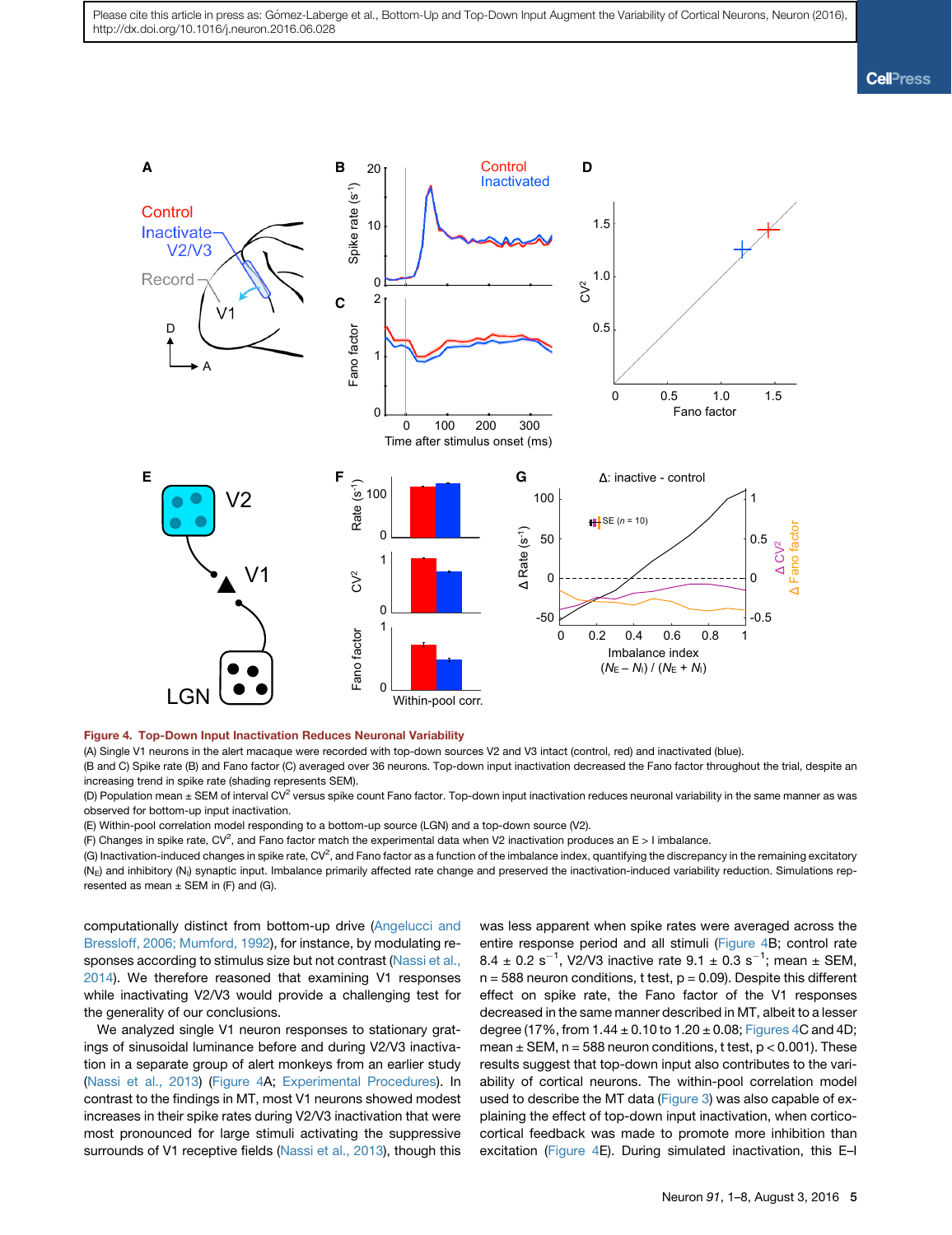*imbalance* led to a spike rate increase, even though CV<sup>2</sup> and Fano factor both declined ([Figure 4F](#page-5-0)). We found that the degree of imbalance caused by input inactivation influenced spike rate changes linearly but had little impact on inactivation-induced reductions in variability ([Figure 4](#page-5-0)G), demonstrating that rate and variability can, at least in principle, be independently affected by correlated input.

It is also possible that V2/V3 inactivation could produce indirect effects on visual areas. For instance, because some neurons in V1 project to MT ([Maunsell and van Essen, 1983\)](#page-8-7), the effects of eliminating V2/V3 feedback onto these V1 neurons might indirectly affect MT activity. Although the model does not implement indirect input, the simulations suggest that second-order effects of inactivation—i.e., rate or variability changes of an otherwise intact input—are playing a much smaller role than the complete inactivation of a direct input source. We found that reducing spike rates without inactivation had a negligible effect on output variability (Figure S3B), and inactivation-induced changes in mean input rate alone also failed to account for the data ([Figure 3B](#page-4-0), left column). Rather, to reproduce the variability decrease observed, changes in input correlations were required and could be achieved by the inactivation of one of various correlated input sources. Even under these conditions, the precise quantity of input variability used in those simulations was not critical, since doubling input variability only slightly influenced the effect of inactivation (Figure S3C, middle column). Altogether, the neuronal variability within a given area seems to depend mostly on the correlation structure imposed by its direct input.

#### **DISCUSSION**

Deciphering the neural code is a central challenge in neuroscience and, because of its relevance to this issue, the nature of neuronal variability has been intensely studied. We show that reversible inactivation of corticocortical input reduces the variability of neurons in the recipient area, independently of changes in spike rate. To investigate plausible mechanisms, we implemented a simple integrate-and-fire model driven by either correlated or uncorrelated input. We found that a non-trivial arrangement of excitatory and inhibitory pre-synaptic potentials was needed to account for our experimental observations. During inactivation, the model could match the experimentally measured reduction in variability only when its long-range input engendered synchrony primarily within, not between, excitatory and inhibitory ensembles in the recipient area.

The model led to multiple predictions that were evaluated on the experimental data. First, variability in the model depends on the relative degree of heterogeneous synchronous input and does *not* depend on the tuning properties of each neuron or the stimulus. This is confirmed by the experimental findings ([Figure 2](#page-3-0)). Second, the stimulus independence in the model suggests that the changes in variability should also be present during fixation, prior to stimulus presentation, as demonstrated in [Figures 1](#page-2-0) and [2](#page-3-0). Third, the model predicts that inactivating *any* source of correlated corticocortical input should reduce variability of the neurons in its target area. This prediction led us to evaluate the effects on variability in V1 after inactivating V2/V3 ([Figure 4\)](#page-5-0).

The model posits that correlated input within a relatively narrow temporal interval ( $\sim$ 10 ms) plays an important role in driving variability, and that there is stronger correlation within excitatory or inhibitory pools rather than between these pools. To our knowledge, this assumption has not been tested directly; however, some indirect evidence supports it. Extracellular spike trains from nearby visual cortical neurons have revealed crosscorrelogram widths between 10–100 ms ([Bair et al., 2001; Reich](#page-7-5) [et al., 2001](#page-7-5)), which are in the upper range of our predictions. Also consistent with our interpretation, intracellular recordings have revealed a substantial lag between excitatory and inhibitory fluctuations [\(Haider et al., 2010; Ozeki et al., 2009\)](#page-7-6). Indeed, to reproduce the high irregularity observed in vivo, this within-pool correlation structure was crucial for our model and for an earlier study using direct current injection in cortical slices ([Stevens and](#page-8-12) [Zador, 1998\)](#page-8-12). Moreover, the predicted membrane potential dynamics arising from input of this nature—quiescent resting periods interrupted by bouts of depolarization—have been confirmed by intracellular recordings of cortical neurons in the alert rodent [\(Poulet and Petersen, 2008](#page-8-13)) and the alert nonhuman primate [\(Tan et al., 2014\)](#page-8-14).

The model also leads to several new predictions. First, the reduction in variability in MT was larger than the corresponding variability change in V1, and, therefore, the magnitude of the variability changes seems to be proportional to the strength of the inactivated input (V2/V3 provides strong input to MT and weaker modulatory input to V1). We therefore expect that the contribution of each cortical area to variability in the target area will be proportional to the strength of its correlated input, other things being equal. Second, stimulation of a cortical area would also decrease target variability, assuming that input homogeneity effectively increases when any one of multiple input sources is driven synchronously. This is consistent with earlier work examining response variability after chemical stimulation ([Noudoost](#page-8-15) [and Moore, 2011](#page-8-15)). Third, sensory stimulation or behavioral conditions that increase the input homogeneity to a given area should also reduce neuronal variability. This is consistent with reports demonstrating trial-to-trial variability reductions by stimulus onset ([Churchland et al., 2010](#page-7-7)), spatial cueing [\(Cohen and](#page-7-8) [Maunsell, 2009\)](#page-7-8), and saccade planning (Zé[non and Krauzlis,](#page-8-16) [2012\)](#page-8-16). Finally, situations that, on the contrary, increase input heterogeneity should increase the variability of the target cells. One example of this has been shown in the MT neurons of amblyopic monkeys ([El-Shamayleh et al., 2010\)](#page-7-9). Taken together, these results impose strong constraints on theories of neuronal variability by causally linking the presence of corticocortical input to the spiking statistics of neuronal activity.

In summary, the observations reported here, combined with an integrative model that can account for observations across multiple studies, argue that a large fraction of the spiking irregularity of cortical neurons can be accounted for by the convergence of input from different sources. While a significant degree of variability still remains under the conditions examined here, it is not yet clear to what extent it reflects the numerous other sources of input that remained intact versus intrinsic neuronal noise. As newer methods allow us to manipulate the input to cortical neurons both more selectively and comprehensively, it just might turn out that neurons do not play dice after all.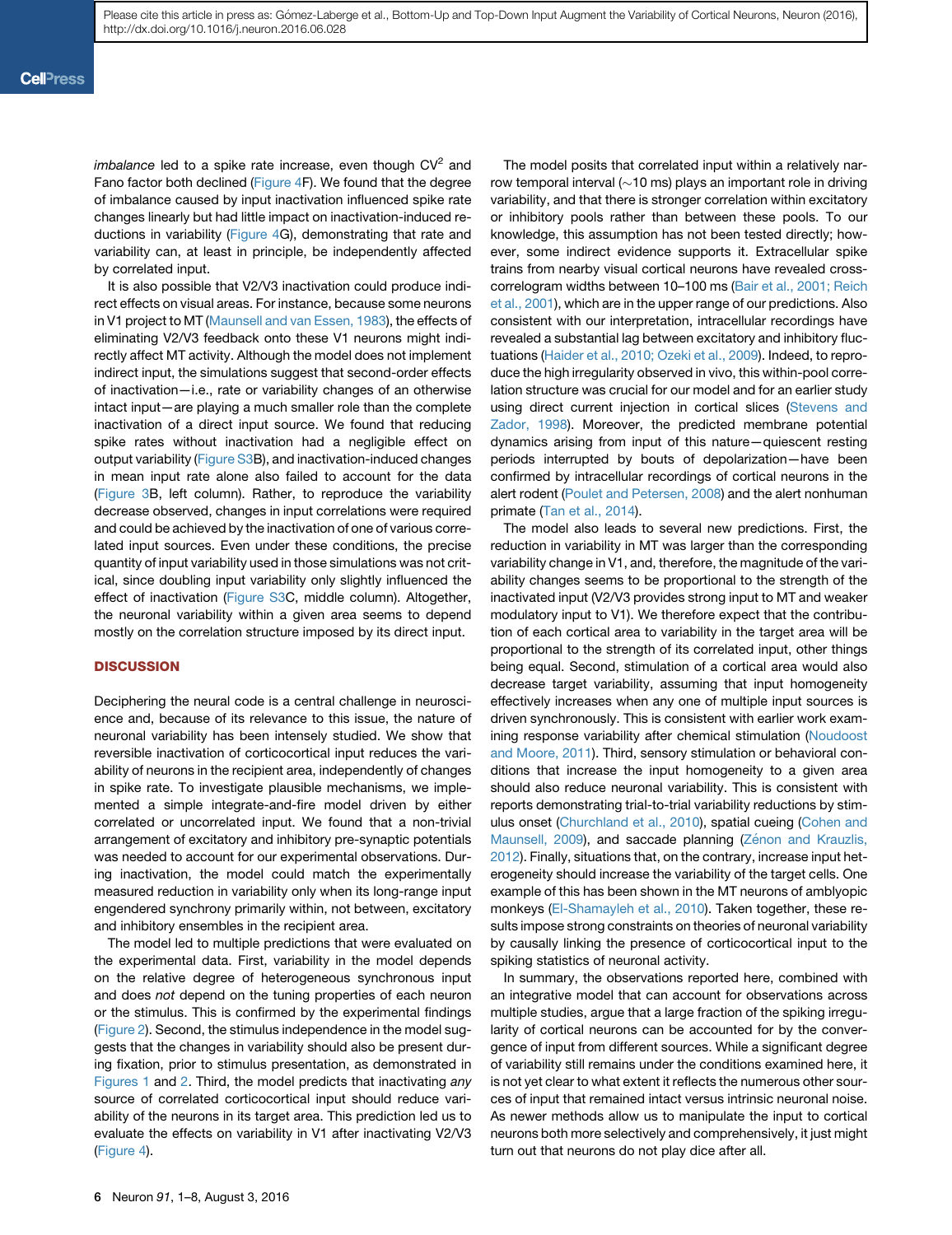#### <span id="page-7-3"></span>EXPERIMENTAL PROCEDURES

#### Neuronal Recordings and Cortical Inactivation

We report data from 75 well-isolated visual cortical neurons from four adult male rhesus monkeys (*Macaca mulatta*, 7–12 kg) while they fixated a marker centered on a computer monitor. These subjects were used in earlier studies of area MT [\(Smolyanskaya et al., 2015](#page-8-5)) and area V1 [\(Nassi et al., 2013\)](#page-8-11); however, the analyses presented here are new. Using extracellular tungsten microelectrodes, each cell was held for approximately 3 hr, while long-range input from other visual cortical areas was acutely inactivated and subsequently recovered. Reversible inactivation of the cortex was accomplished by using three cryoloops [\(Lomber et al., 1999\)](#page-8-6) implanted along the dorsal aspect of the lunate sulcus in the right hemisphere, which corresponds to the left perifoveal representation of areas V2 and V3 ([Gattass et al., 1981, 1988](#page-7-10)). The territory of cortex inactivated by the cryoloops was directly measured with hybrid electrode/thermal probes ([Nassi et al., 2013](#page-8-11)), and the resulting V2/V3 scotoma was mapped by psychophysical and electrophysiological methods [\(Ponce](#page-8-8) [et al., 2008; Smolyanskaya et al., 2015](#page-8-8)). All animal procedures complied with the National Institutes of Health Guide for Care and Use of Laboratory Animals and were approved by the Harvard Medical Area Standing Committee on Animals.

#### Integrate-and-Fire Neuron Model

All simulations implemented a standard leaky integrate-and-fire membrane ([Softky and Koch, 1993\)](#page-8-4), driven by  $N_E$  excitatory and  $N_I$  inhibitory neurons generating presynaptic currents J<sup>E</sup>(t) and J<sup>I</sup>(t) for each input neuron k:

$$
\tau \frac{dV}{dt}\!=\!R\Bigg[\sum_{k=1}^{N_E}\textbf{J}^E_k(t)+\sum_{k=1}^{N_I}\textbf{J}^I_k(t)\Bigg]-\big(V(t)+V_0\big),
$$

where  $\mathsf{J}^\mathsf{E}(\mathsf{t})$  takes the value 0 or a constant  $\Delta$  depending on the spiking status of unit k and similarly J<sup>I</sup>(t) takes the value 0 or  $-\Delta$ . The resting potential V<sub>0</sub>, membrane resistance R, time constant  $\tau$ , and current amplitudes were set such that the action potential threshold could be achieved in  $\sqrt{\mathsf{N}_{\mathsf{E}}}$  steps from rest, thus,  $V_{\text{th}}$  =  $V_0$  +  $\Delta\sqrt{N_E}$  ([van Vreeswijk and Sompolinsky, 1996](#page-8-17)). We limited membrane hyperpolarization to -70 mV, set the voltage decay to  $\tau$  = 20 ms, and imposed a 1 ms absolute refractory period. Such constraints led to reasonable values for a wide range of input ensemble sizes. We used parameters  $V_0 = -65$  mV,  $V_{th} = -55$  mV, and R = 80 M $\Omega$ , which led to synaptic currents between  $1 \le \Delta \le 20$  pA for ensemble sizes spanning two orders of magnitude  $(10<sup>2</sup> - 10<sup>4</sup>)$ . All simulated trials ran for 200 ms with 0.1 ms steps.

We explored how synchronized input affects the spiking irregularity of an integrate-and-fire neuron driven by a balanced E–I regime. Synchronization among the ensembles was implemented using the following algorithm:

- (1) Generate a template spike train  $\mu$ , where  $\mu[n]$  is the time of the nth spike, from a gamma distribution with parameters k and  $\theta$  from Equation 3 in the Supplemental Experimental Procedures. All ensemble neurons are weakly synchronized to the template  $\mu$ .
- (2) For each ensemble neuron, generate a synchronized spike train s with spike times that deviate from each spike time  $\mu$ [n] by drawing i.i.d. jitter times from a Laplace probability distribution with mean  $\mu$ [n] and shape parameter  $b \geq 0$  corresponding to temporal jitter with standard deviation b $\sqrt{2}$ .
- (3) For each ensemble neuron, generate an independent spike train x from the same gamma distribution as in step 1.
- (4) If  $\mu$  has more spikes than x, then randomly delete spikes from s until it has the same number of spikes as  $x$ . Otherwise, if  $\mu$  has fewer spikes than x, then randomly copy spikes from x to s until it has the same number of spikes as x. This step de-correlates trial-to-trial spike counts.
- (5) Ensure that the refractory period  $\varepsilon$  is not violated by adequately delaying  $s[n + 1]$  when  $s[n + 1] - s[n] \leq \varepsilon$ .

The correlation structures for the ''uniform correlation'' and ''within-pool correlation" models in the main text used the synchrony parameter  $b = 1$ . Correlation between V1 and V2 was implemented by embedding a fraction  $(0 \le \rho \le 1)$  of common spikes in both input sources (before jitter). The simulations used  $\rho = 0.1$ .

See the Supplemental Experimental Procedures for analysis and simulations details.

#### SUPPLEMENTAL INFORMATION

Supplemental Information includes Supplemental Experimental Procedures and four figures and can be found with this article online at [http://dx.doi.org/](http://dx.doi.org/10.1016/j.neuron.2016.06.028) [10.1016/j.neuron.2016.06.028](http://dx.doi.org/10.1016/j.neuron.2016.06.028).

#### AUTHOR CONTRIBUTIONS

C.G.-L., A.S., G.K., and R.T.B. initiated and designed the study. A.S. and J.J.N. performed the experiments. C.G.-L. analyzed the data and performed the simulations. All authors discussed the results. C.G.-L., G.K., and R.T.B. wrote the paper. C.G.-L. and A.S. contributed equally to this work. G.K. and R.T.B. jointly supervised this work.

#### ACKNOWLEDGMENTS

We thank A. Smith for technical assistance, and R.M. Haefner, M.M. Churchland, H. Sompolinsky, and M.N. Shadlen for discussions and comments. This work was supported by the National Eye Institute (R.T.B.; NIH grants EY11379, EY12196), the National Science Foundation (G.K.; NSF-08-557, CCF-1231216), and an Alice and Joseph Brooks Fund Fellowship in Neurobiology (C.G.-L.).

Received: August 7, 2015 Revised: April 28, 2016 Accepted: June 14, 2016 Published: July 14, 2016

#### REFERENCES

<span id="page-7-0"></span>[Adrian, E.D. \(1928\). The Basis of Sensation: The Action of the Sense Organs](http://refhub.elsevier.com/S0896-6273(16)30306-3/sref1) [\(W.W. Norton & Co.\)](http://refhub.elsevier.com/S0896-6273(16)30306-3/sref1).

<span id="page-7-4"></span>[Angelucci, A., and Bressloff, P.C. \(2006\). Contribution of feedforward, lateral](http://refhub.elsevier.com/S0896-6273(16)30306-3/sref2) [and feedback connections to the classical receptive field center and extra](http://refhub.elsevier.com/S0896-6273(16)30306-3/sref2)[classical receptive field surround of primate V1 neurons. Prog. Brain Res.](http://refhub.elsevier.com/S0896-6273(16)30306-3/sref2) *154*[, 93–120](http://refhub.elsevier.com/S0896-6273(16)30306-3/sref2).

<span id="page-7-2"></span>[Bair, W., and Koch, C. \(1996\). Temporal precision of spike trains in extrastriate](http://refhub.elsevier.com/S0896-6273(16)30306-3/sref3) [cortex of the behaving macaque monkey. Neural Comput.](http://refhub.elsevier.com/S0896-6273(16)30306-3/sref3) *8*, 1185–1202.

<span id="page-7-5"></span>[Bair, W., Zohary, E., and Newsome, W.T. \(2001\). Correlated firing in macaque](http://refhub.elsevier.com/S0896-6273(16)30306-3/sref4) [visual area MT: time scales and relationship to behavior. J. Neurosci.](http://refhub.elsevier.com/S0896-6273(16)30306-3/sref4) *21*, 1676– [1697.](http://refhub.elsevier.com/S0896-6273(16)30306-3/sref4)

[Berry, M.J., 2nd, and Meister, M. \(1998\). Refractoriness and neural precision.](http://refhub.elsevier.com/S0896-6273(16)30306-3/sref5) J. Neurosci. *18*[, 2200–2211](http://refhub.elsevier.com/S0896-6273(16)30306-3/sref5).

<span id="page-7-7"></span>[Churchland, M.M., Yu, B.M., Cunningham, J.P., Sugrue, L.P., Cohen, M.R.,](http://refhub.elsevier.com/S0896-6273(16)30306-3/sref6) [Corrado, G.S., Newsome, W.T., Clark, A.M., Hosseini, P., Scott, B.B., et al.](http://refhub.elsevier.com/S0896-6273(16)30306-3/sref6) [\(2010\). Stimulus onset quenches neural variability: a widespread cortical](http://refhub.elsevier.com/S0896-6273(16)30306-3/sref6) [phenomenon. Nat. Neurosci.](http://refhub.elsevier.com/S0896-6273(16)30306-3/sref6) *13*, 369–378.

<span id="page-7-8"></span>[Cohen, M.R., and Maunsell, J.H.R. \(2009\). Attention improves performance pri](http://refhub.elsevier.com/S0896-6273(16)30306-3/sref7)[marily by reducing interneuronal correlations. Nat. Neurosci.](http://refhub.elsevier.com/S0896-6273(16)30306-3/sref7) *12*, 1594–1600.

<span id="page-7-1"></span>[de Ruyter van Steveninck, R.R., Lewen, G.D., Strong, S.P., Koberle, R., and](http://refhub.elsevier.com/S0896-6273(16)30306-3/sref8) [Bialek, W. \(1997\). Reproducibility and variability in neural spike trains.](http://refhub.elsevier.com/S0896-6273(16)30306-3/sref8) Science *275*[, 1805–1808.](http://refhub.elsevier.com/S0896-6273(16)30306-3/sref8)

<span id="page-7-9"></span>[El-Shamayleh, Y., Kiorpes, L., Kohn, A., and Movshon, J.A. \(2010\). Visual mo](http://refhub.elsevier.com/S0896-6273(16)30306-3/sref9)[tion processing by neurons in area MT of macaque monkeys with experimental](http://refhub.elsevier.com/S0896-6273(16)30306-3/sref9) [amblyopia. J. Neurosci.](http://refhub.elsevier.com/S0896-6273(16)30306-3/sref9) *30*, 12198–12209.

<span id="page-7-10"></span>[Gattass, R., Gross, C.G., and Sandell, J.H. \(1981\). Visual topography of V2 in](http://refhub.elsevier.com/S0896-6273(16)30306-3/sref10) [the macaque. J. Comp. Neurol.](http://refhub.elsevier.com/S0896-6273(16)30306-3/sref10) *201*, 519–539.

[Gattass, R., Sousa, A.P., and Gross, C.G. \(1988\). Visuotopic organization and](http://refhub.elsevier.com/S0896-6273(16)30306-3/sref11) [extent of V3 and V4 of the macaque. J. Neurosci.](http://refhub.elsevier.com/S0896-6273(16)30306-3/sref11) *8*, 1831–1845.

<span id="page-7-6"></span>[Haider, B., Krause, M.R., Duque, A., Yu, Y., Touryan, J., Mazer, J.A., and](http://refhub.elsevier.com/S0896-6273(16)30306-3/sref12) [McCormick, D.A. \(2010\). Synaptic and network mechanisms of sparse and](http://refhub.elsevier.com/S0896-6273(16)30306-3/sref12)